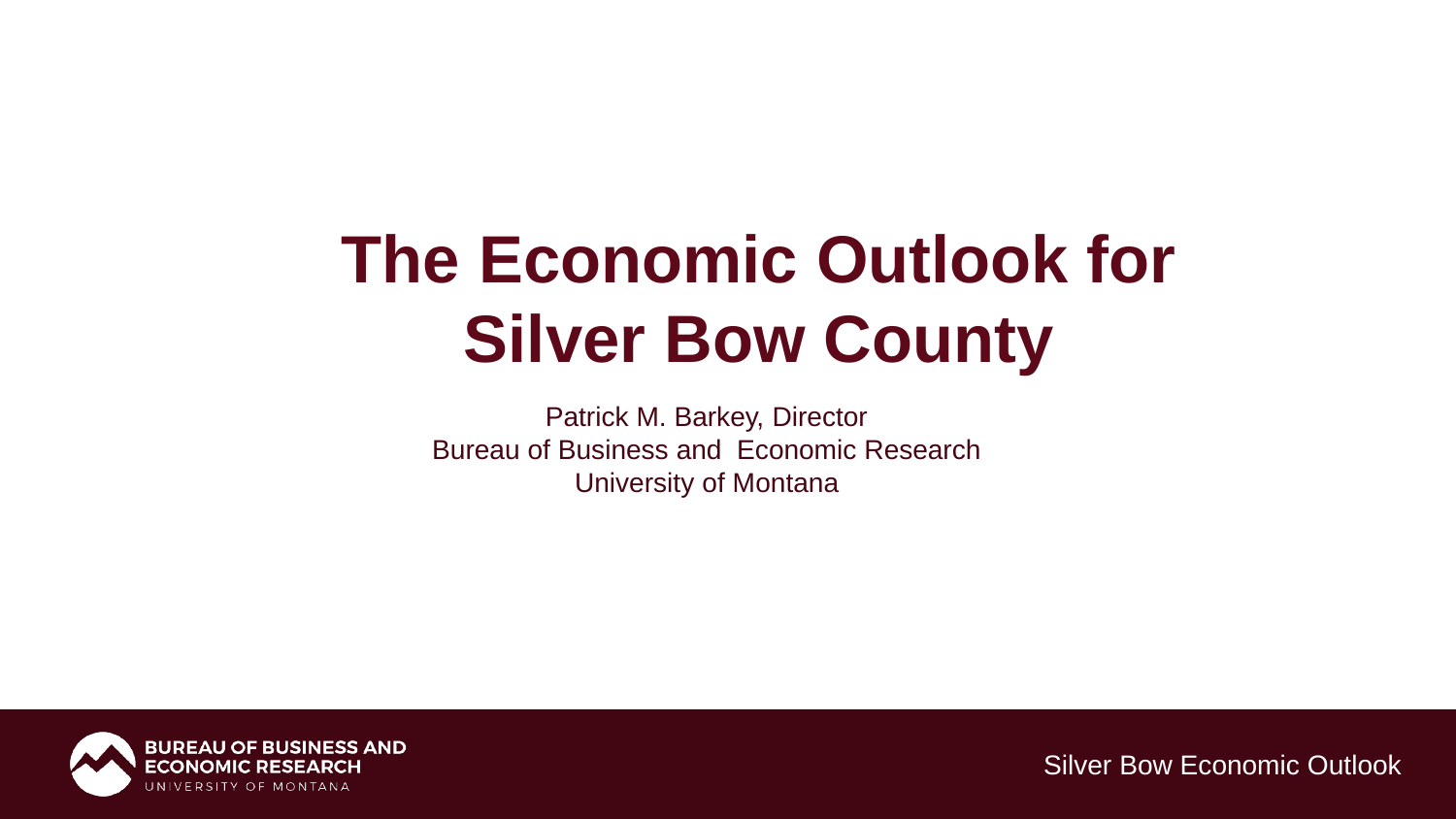### **Silver Bow County Profile**

| <b>Indicator</b>              |                                                                  | <b>Value</b> | <b>State</b><br><b>Rank</b> |
|-------------------------------|------------------------------------------------------------------|--------------|-----------------------------|
| <b>Total Population, 2019</b> |                                                                  | 34,915       | 8                           |
|                               | Percent change since 2010                                        | 2.1%         | 27                          |
|                               | Median age                                                       | 40.0         | 44                          |
|                               | Percent Aged 65 or Older                                         | 18.7%        |                             |
|                               | <b>Percent with Bachelors</b><br>Degree or Higher (Age 25+)      | 27.2%        | 18                          |
|                               | <b>Percent without Health</b><br><b>Insurance Coverage, 2018</b> | 9.4%         | 45                          |

Source: U.S. Census Bureau

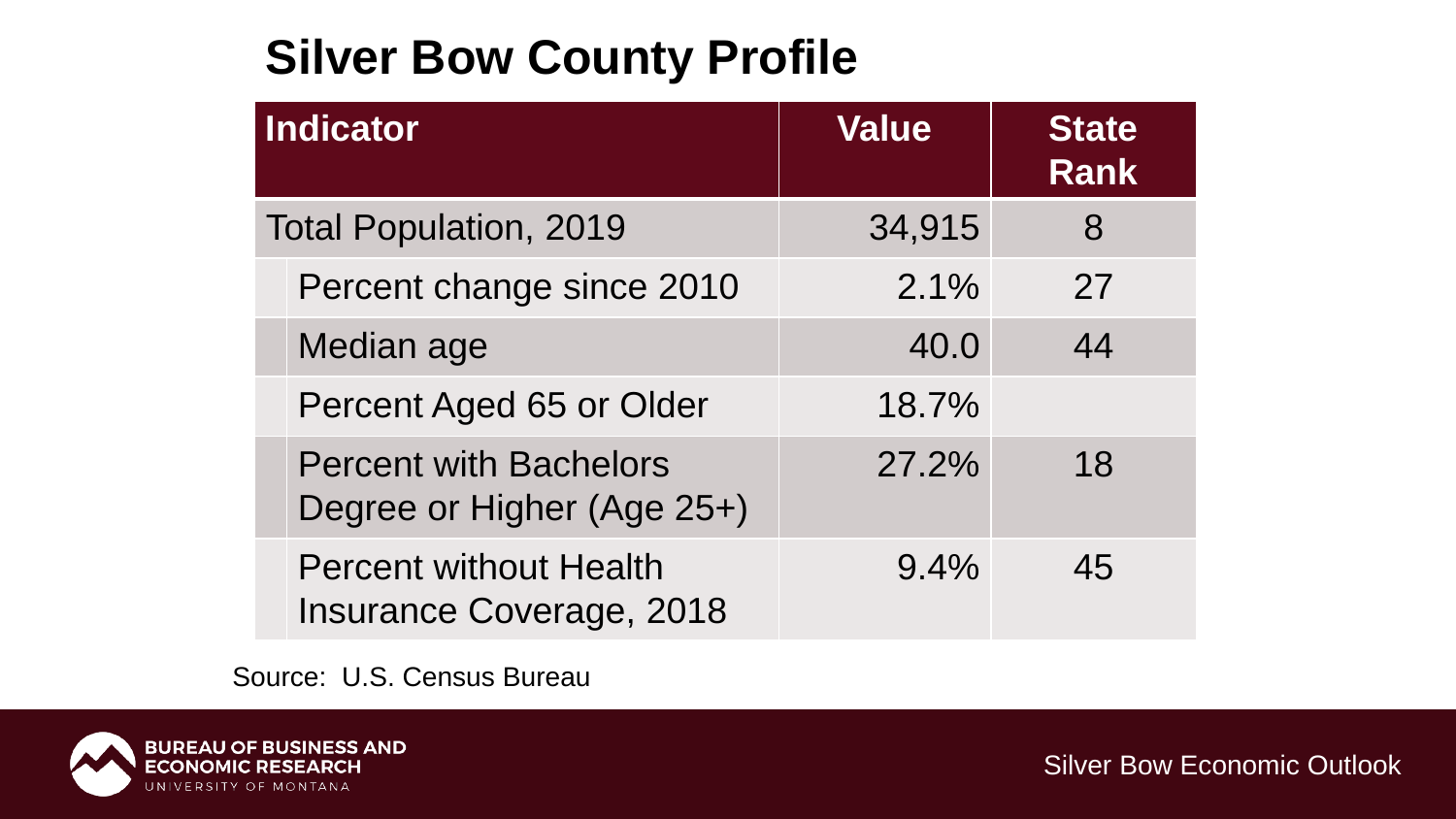### **Silver Bow County Profile**

| <b>Indicator</b>       |                           | <b>Value</b> | <b>State</b><br><b>Rank</b> |
|------------------------|---------------------------|--------------|-----------------------------|
| Earnings per Job, 2019 |                           | \$54,728     | 8                           |
|                        | Construction              | \$49,296     | 21                          |
|                        | Manufacturing             | \$64,475     | 3                           |
|                        | <b>Retail Trade</b>       | \$54,629     | $\overline{2}$              |
|                        | <b>Proprietors Income</b> | \$56,940     |                             |
|                        | Information               | \$43,109     | 21                          |

Source: U.S. Bureau of Economic Analysis

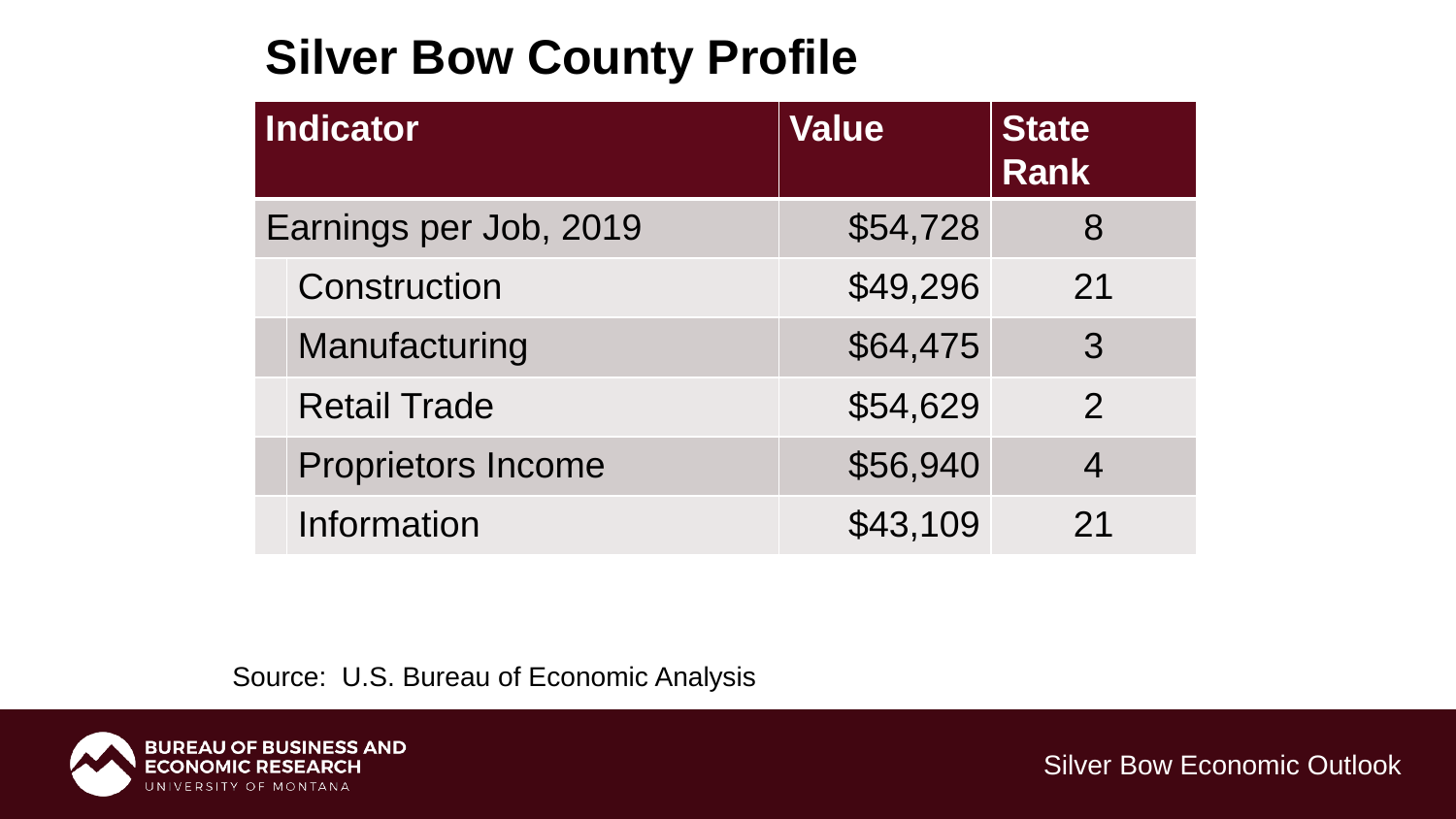# **Drivers of Economic Activity**

**Percent Share of Income in Basic Industries, Silver Bow County**



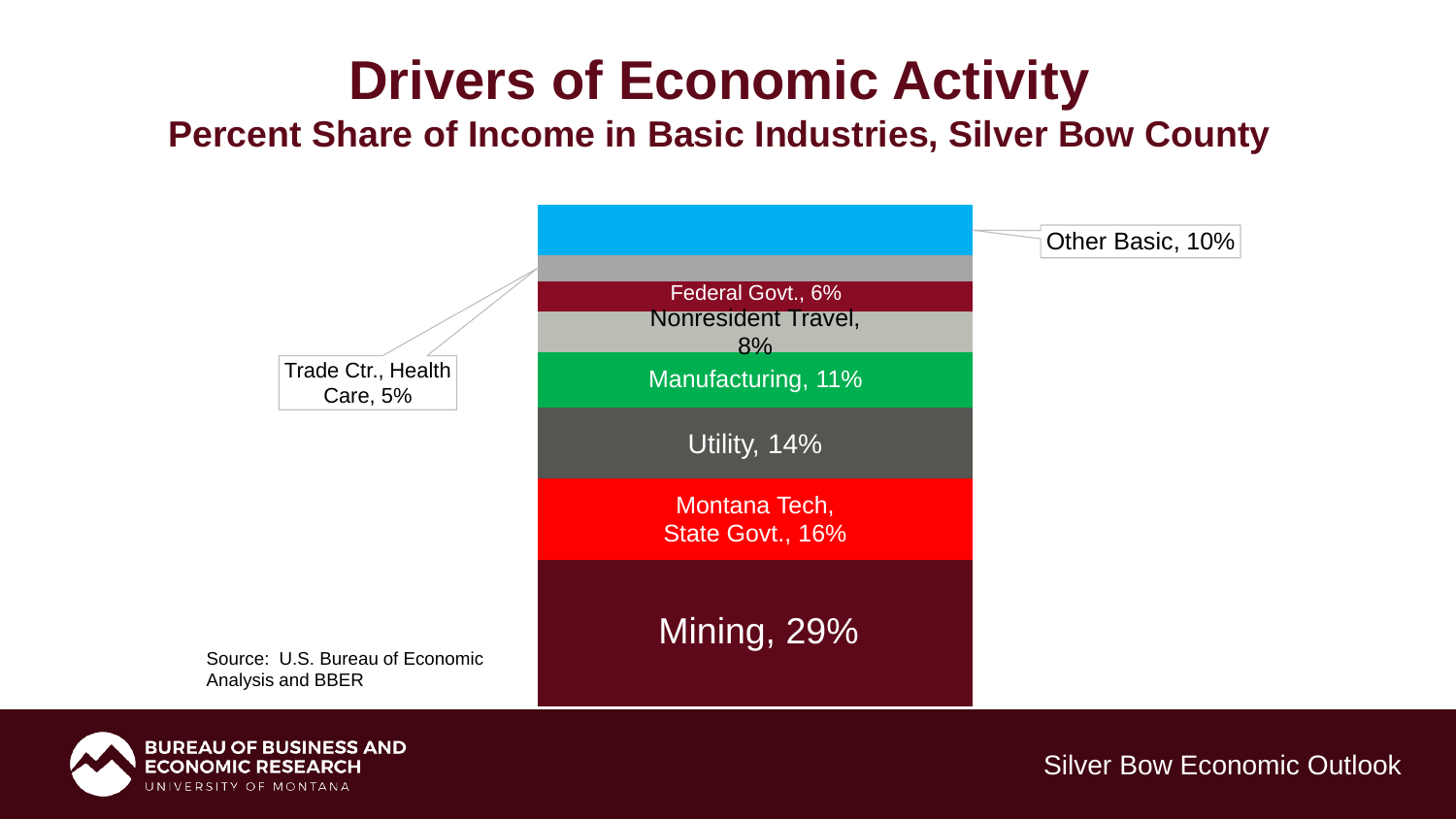#### **Covid-19 Declines in Wages Were Broad-Based**



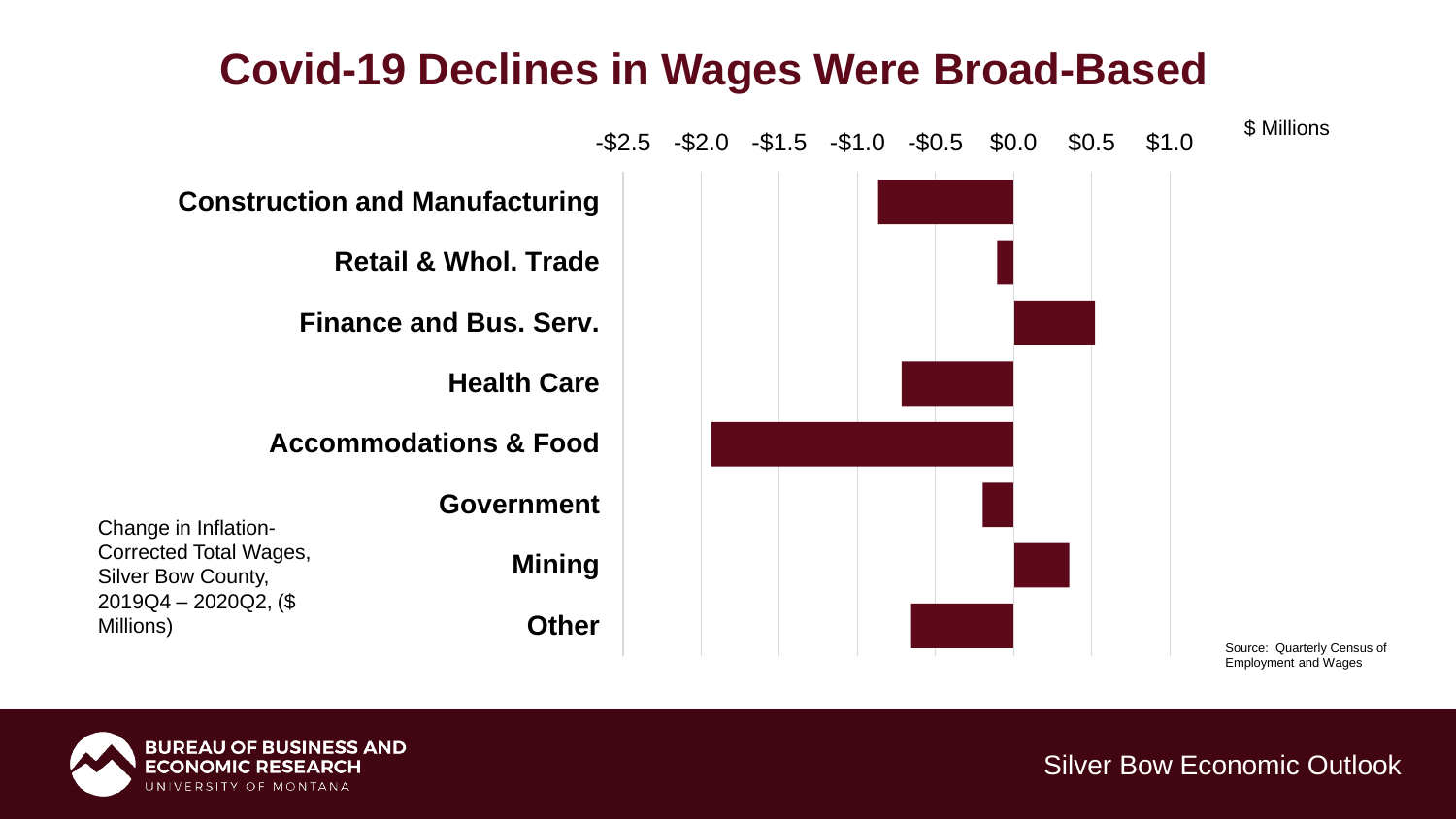## **Silver Bow County's Recession Experience**

Employment, Wages and Salary and Income Growth, Actual and Forecast, Percent



Source: IHS Markit